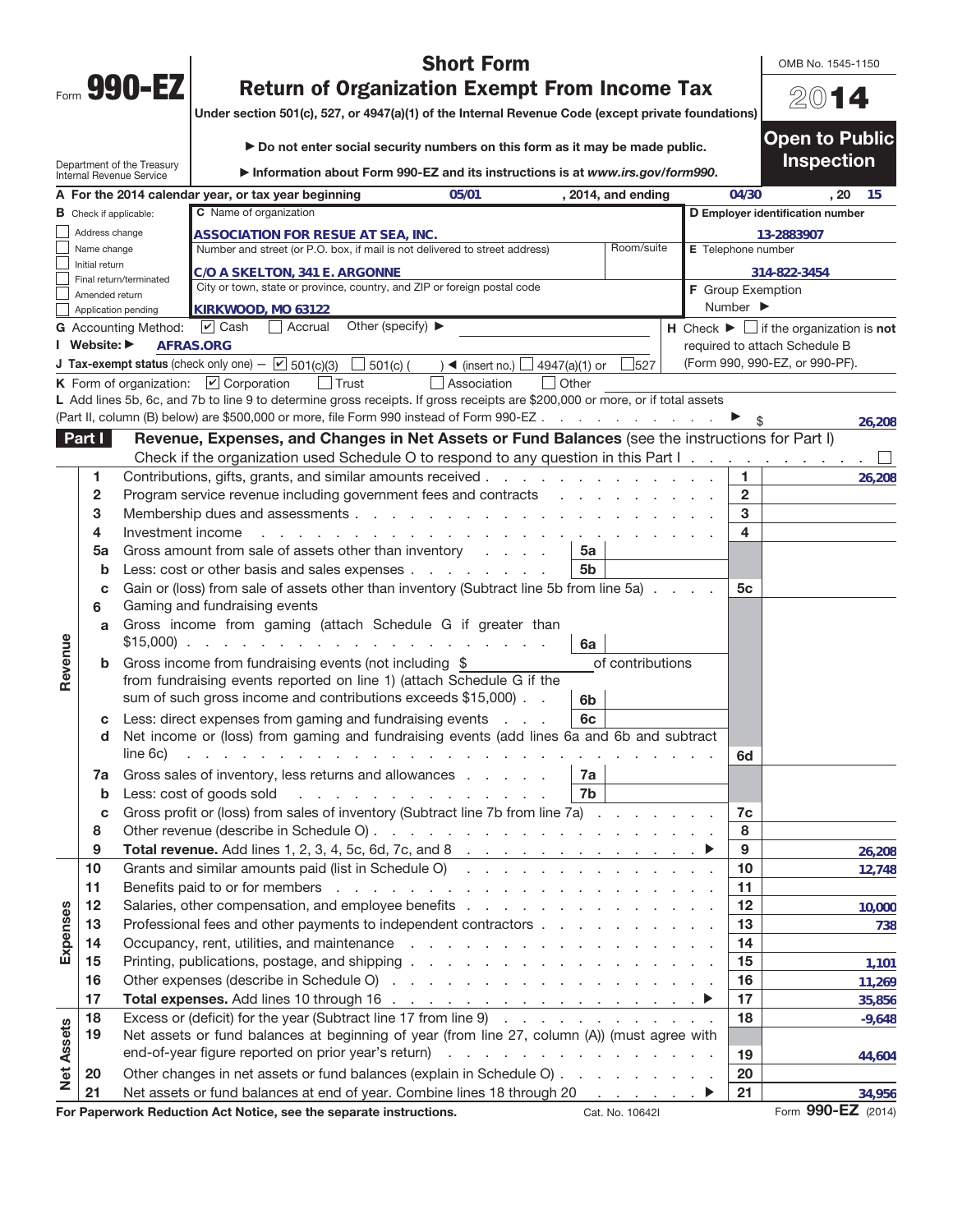|          | Form 990-EZ (2014)                                                                                                                                                                                                        |                                                      |                                                     |                                                                         |     | Page 2                                   |
|----------|---------------------------------------------------------------------------------------------------------------------------------------------------------------------------------------------------------------------------|------------------------------------------------------|-----------------------------------------------------|-------------------------------------------------------------------------|-----|------------------------------------------|
|          | <b>Balance Sheets</b> (see the instructions for Part II)<br><b>Part II</b>                                                                                                                                                |                                                      |                                                     |                                                                         |     |                                          |
|          | Check if the organization used Schedule O to respond to any question in this Part II                                                                                                                                      |                                                      |                                                     |                                                                         |     |                                          |
|          |                                                                                                                                                                                                                           |                                                      |                                                     | (A) Beginning of year                                                   |     | (B) End of year                          |
| 22       | Cash, savings, and investments                                                                                                                                                                                            |                                                      |                                                     | 44,604 22                                                               |     | 34,956                                   |
| 23       | Land and buildings                                                                                                                                                                                                        |                                                      |                                                     |                                                                         | 23  |                                          |
| 24       | Other assets (describe in Schedule O)                                                                                                                                                                                     |                                                      |                                                     |                                                                         | 24  |                                          |
| 25       | Total assets                                                                                                                                                                                                              |                                                      |                                                     | 44,604 25                                                               |     | 34.956                                   |
| 26       | Total liabilities (describe in Schedule O)                                                                                                                                                                                |                                                      |                                                     |                                                                         | 26  |                                          |
| 27       | Net assets or fund balances (line 27 of column (B) must agree with line 21)                                                                                                                                               |                                                      | $\mathcal{L}=\mathcal{L}$                           | 44,604 27                                                               |     | 34,956                                   |
| Part III | Statement of Program Service Accomplishments (see the instructions for Part III)                                                                                                                                          |                                                      |                                                     |                                                                         |     |                                          |
|          | Check if the organization used Schedule O to respond to any question in this Part III                                                                                                                                     |                                                      |                                                     | <b>Contract</b>                                                         |     | <b>Expenses</b><br>(Required for section |
|          | What is the organization's primary exempt purpose?                                                                                                                                                                        |                                                      |                                                     |                                                                         |     | 501(c)(3) and 501(c)(4)                  |
|          | Describe the organization's program service accomplishments for each of its three largest program services,                                                                                                               |                                                      |                                                     |                                                                         |     | organizations; optional for              |
|          | as measured by expenses. In a clear and concise manner, describe the services provided, the number of                                                                                                                     |                                                      |                                                     |                                                                         |     | others.)                                 |
|          | persons benefited, and other relevant information for each program title.                                                                                                                                                 |                                                      |                                                     |                                                                         |     |                                          |
| 28       | LIFE-SAVING AWARDS BANQUET- TO HONOR EXTRAORDINARY LIFE SAVING ACHIEVEMENT                                                                                                                                                |                                                      |                                                     |                                                                         |     |                                          |
|          |                                                                                                                                                                                                                           |                                                      |                                                     |                                                                         |     |                                          |
|          |                                                                                                                                                                                                                           |                                                      |                                                     |                                                                         |     |                                          |
| 29       | (Grants \$                                                                                                                                                                                                                | ) If this amount includes foreign grants, check here |                                                     |                                                                         | 28a | 5,824                                    |
|          |                                                                                                                                                                                                                           |                                                      |                                                     |                                                                         |     |                                          |
|          |                                                                                                                                                                                                                           |                                                      |                                                     |                                                                         |     |                                          |
|          | (Grants \$                                                                                                                                                                                                                | ) If this amount includes foreign grants, check here |                                                     |                                                                         | 29a |                                          |
| 30       |                                                                                                                                                                                                                           |                                                      |                                                     |                                                                         |     |                                          |
|          |                                                                                                                                                                                                                           |                                                      |                                                     |                                                                         |     |                                          |
|          |                                                                                                                                                                                                                           |                                                      |                                                     |                                                                         |     |                                          |
|          | (Grants $$$                                                                                                                                                                                                               | ) If this amount includes foreign grants, check here |                                                     |                                                                         | 30a |                                          |
|          | 31 Other program services (describe in Schedule O)                                                                                                                                                                        |                                                      | and the contract of the contract of the contract of |                                                                         |     |                                          |
|          | (Grants \$                                                                                                                                                                                                                | ) If this amount includes foreign grants, check here |                                                     |                                                                         | 31a |                                          |
|          | 32 Total program service expenses (add lines 28a through 31a)                                                                                                                                                             |                                                      |                                                     |                                                                         | 32  | 5,824                                    |
|          |                                                                                                                                                                                                                           |                                                      |                                                     |                                                                         |     |                                          |
|          | <b>Part IV</b>                                                                                                                                                                                                            |                                                      |                                                     |                                                                         |     |                                          |
|          | List of Officers, Directors, Trustees, and Key Employees (list each one even if not compensated-see the instructions for Part IV)<br>Check if the organization used Schedule O to respond to any question in this Part IV |                                                      |                                                     |                                                                         |     | and the company of the com-              |
|          |                                                                                                                                                                                                                           | (b) Average                                          | (c) Reportable                                      | (d) Health benefits,                                                    |     |                                          |
|          | (a) Name and title                                                                                                                                                                                                        | hours per week                                       | compensation<br>(Forms W-2/1099-MISC)               | contributions to employee (e) Estimated amount of<br>benefit plans, and |     | other compensation                       |
|          |                                                                                                                                                                                                                           | devoted to position                                  | (if not paid, enter -0-)                            | deferred compensation                                                   |     |                                          |
|          | SEE ATTACHED EXHIBIT H                                                                                                                                                                                                    |                                                      |                                                     |                                                                         |     |                                          |
|          |                                                                                                                                                                                                                           | <b>HR/WK PART TIME</b>                               | <b>NONE SEE EH I</b>                                |                                                                         |     | NONE SEE EXH I                           |
|          |                                                                                                                                                                                                                           |                                                      |                                                     |                                                                         |     |                                          |
|          |                                                                                                                                                                                                                           |                                                      |                                                     |                                                                         |     |                                          |
|          |                                                                                                                                                                                                                           |                                                      |                                                     |                                                                         |     |                                          |
|          |                                                                                                                                                                                                                           |                                                      |                                                     |                                                                         |     |                                          |
|          |                                                                                                                                                                                                                           |                                                      |                                                     |                                                                         |     |                                          |
|          |                                                                                                                                                                                                                           |                                                      |                                                     |                                                                         |     |                                          |
|          |                                                                                                                                                                                                                           |                                                      |                                                     |                                                                         |     |                                          |
|          |                                                                                                                                                                                                                           |                                                      |                                                     |                                                                         |     |                                          |
|          |                                                                                                                                                                                                                           |                                                      |                                                     |                                                                         |     |                                          |
|          |                                                                                                                                                                                                                           |                                                      |                                                     |                                                                         |     |                                          |
|          |                                                                                                                                                                                                                           |                                                      |                                                     |                                                                         |     |                                          |
|          |                                                                                                                                                                                                                           |                                                      |                                                     |                                                                         |     |                                          |
|          |                                                                                                                                                                                                                           |                                                      |                                                     |                                                                         |     |                                          |
|          |                                                                                                                                                                                                                           |                                                      |                                                     |                                                                         |     |                                          |
|          |                                                                                                                                                                                                                           |                                                      |                                                     |                                                                         |     |                                          |
|          |                                                                                                                                                                                                                           |                                                      |                                                     |                                                                         |     |                                          |
|          |                                                                                                                                                                                                                           |                                                      |                                                     |                                                                         |     |                                          |
|          |                                                                                                                                                                                                                           |                                                      |                                                     |                                                                         |     |                                          |
|          |                                                                                                                                                                                                                           |                                                      |                                                     |                                                                         |     |                                          |
|          |                                                                                                                                                                                                                           |                                                      |                                                     |                                                                         |     |                                          |
|          |                                                                                                                                                                                                                           |                                                      |                                                     |                                                                         |     |                                          |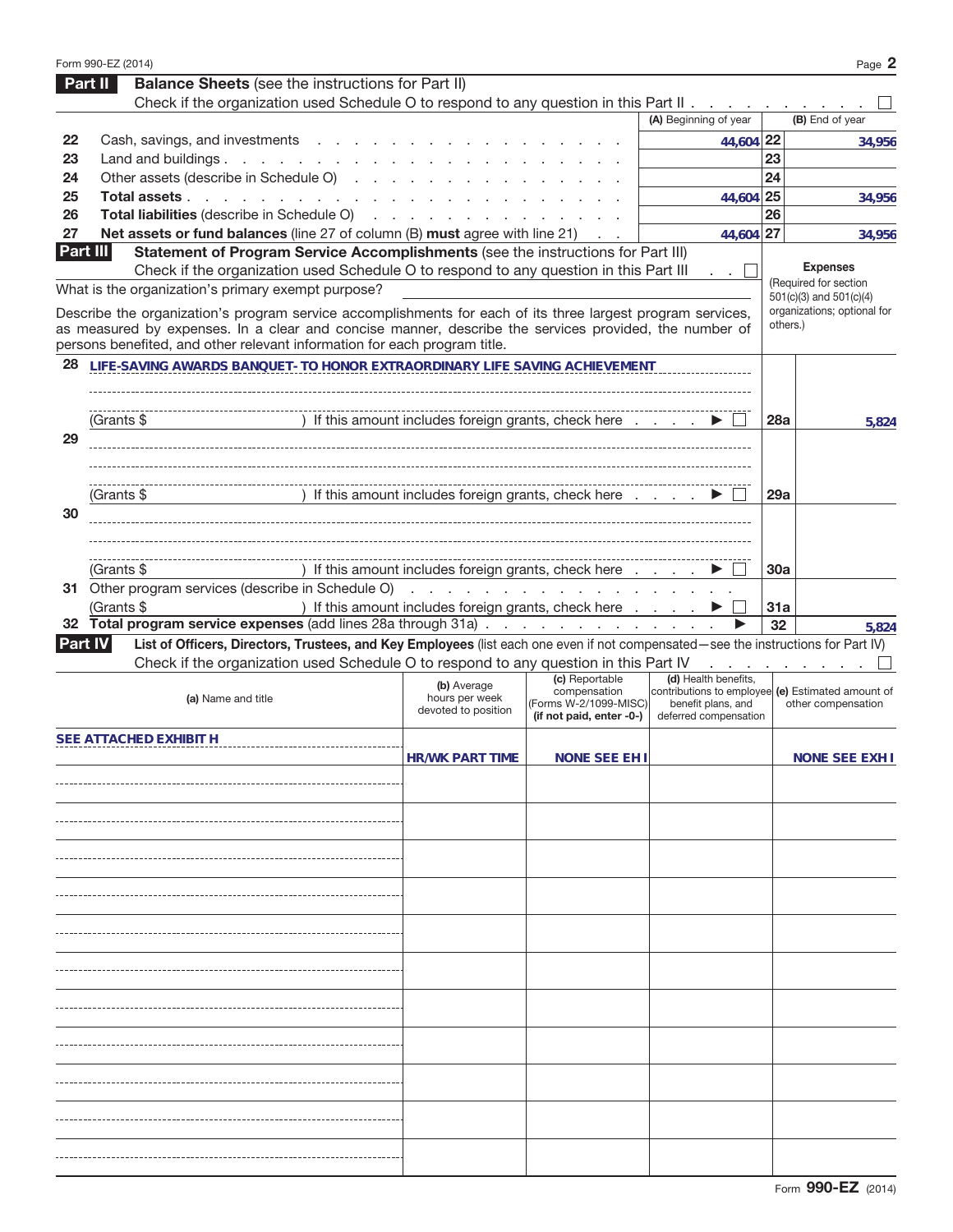|            | Form 990-EZ (2014)                                                                                                                                                                                                                                                        |                 |            | Page 3       |
|------------|---------------------------------------------------------------------------------------------------------------------------------------------------------------------------------------------------------------------------------------------------------------------------|-----------------|------------|--------------|
| Part V     | Other Information (Note the Schedule A and personal benefit contract statement requirements in the<br>instructions for Part V) Check if the organization used Schedule O to respond to any question in this Part V                                                        |                 |            |              |
|            |                                                                                                                                                                                                                                                                           |                 | <b>Yes</b> | No           |
| 33         | Did the organization engage in any significant activity not previously reported to the IRS? If "Yes," provide a<br>detailed description of each activity in Schedule O                                                                                                    | 33              |            | V            |
| 34         | Were any significant changes made to the organizing or governing documents? If "Yes," attach a conformed                                                                                                                                                                  |                 |            |              |
|            | copy of the amended documents if they reflect a change to the organization's name. Otherwise, explain the                                                                                                                                                                 |                 |            |              |
|            | change on Schedule O (see instructions)<br>de la construcción de la construcción de la construcción de la construcción de la construcción de la construcción de la construcción de la construcción de la construcción de la construcción de la construcción de la constru | 34              |            | $\checkmark$ |
| 35а        | Did the organization have unrelated business gross income of \$1,000 or more during the year from business<br>activities (such as those reported on lines 2, 6a, and 7a, among others)?                                                                                   |                 |            |              |
|            |                                                                                                                                                                                                                                                                           | 35a             |            | V            |
| b<br>C     | If "Yes," to line 35a, has the organization filed a Form 990-T for the year? If "No," provide an explanation in Schedule O<br>Was the organization a section 501(c)(4), 501(c)(5), or 501(c)(6) organization subject to section 6033(e) notice,                           | 35 <sub>b</sub> |            | ✓            |
|            | reporting, and proxy tax requirements during the year? If "Yes," complete Schedule C, Part III                                                                                                                                                                            | 35c             |            | V            |
| 36         | Did the organization undergo a liquidation, dissolution, termination, or significant disposition of net assets                                                                                                                                                            |                 |            |              |
|            | during the year? If "Yes," complete applicable parts of Schedule N<br>a na mana an an san a                                                                                                                                                                               | 36              |            | V            |
| 37a        | Enter amount of political expenditures, direct or indirect, as described in the instructions $\blacktriangleright$   37a<br>$-0-$                                                                                                                                         |                 |            |              |
| b          | Did the organization file Form 1120-POL for this year?                                                                                                                                                                                                                    | 37 <sub>b</sub> |            | V            |
| <b>38a</b> | Did the organization borrow from, or make any loans to, any officer, director, trustee, or key employee or were<br>any such loans made in a prior year and still outstanding at the end of the tax year covered by this return?                                           | 38a             |            | ✓            |
| b          | 38b<br>If "Yes," complete Schedule L, Part II and enter the total amount involved<br><b>Contractor</b>                                                                                                                                                                    |                 |            |              |
| 39         | Section 501(c)(7) organizations. Enter:                                                                                                                                                                                                                                   |                 |            |              |
| a          | Initiation fees and capital contributions included on line 9<br>39a                                                                                                                                                                                                       |                 |            |              |
| b          | Gross receipts, included on line 9, for public use of club facilities<br>39 <sub>b</sub>                                                                                                                                                                                  |                 |            |              |
| 40a        | Section 501(c)(3) organizations. Enter amount of tax imposed on the organization during the year under:                                                                                                                                                                   |                 |            |              |
|            | section 4911 ▶<br>; section 4912 $\blacktriangleright$<br>; section 4955                                                                                                                                                                                                  |                 |            |              |
| b          | Section 501(c)(3), 501(c)(4), and 501(c)(29) organizations. Did the organization engage in any section 4958<br>excess benefit transaction during the year, or did it engage in an excess benefit transaction in a prior year                                              |                 |            |              |
|            | that has not been reported on any of its prior Forms 990 or 990-EZ? If "Yes," complete Schedule L, Part I                                                                                                                                                                 | 40 <sub>b</sub> |            |              |
| С          | Section 501(c)(3), 501(c)(4), and 501(c)(29) organizations. Enter amount of tax imposed                                                                                                                                                                                   |                 |            |              |
|            | on organization managers or disqualified persons during the year under sections 4912,                                                                                                                                                                                     |                 |            |              |
|            |                                                                                                                                                                                                                                                                           |                 |            |              |
| d          | Section 501(c)(3), 501(c)(4), and 501(c)(29) organizations. Enter amount of tax on line                                                                                                                                                                                   |                 |            |              |
| е          | All organizations. At any time during the tax year, was the organization a party to a prohibited tax shelter                                                                                                                                                              |                 |            |              |
|            |                                                                                                                                                                                                                                                                           | 40e             |            |              |
| 41         | List the states with which a copy of this return is filed $\blacktriangleright$ NEW YORK                                                                                                                                                                                  |                 |            |              |
| 42a        | The organization's books are in care of ▶ ANNE E SKELTON<br>Telephone no. ▶                                                                                                                                                                                               | 314-822-3454    |            |              |
|            | Located at > 341 E ARGONE, KIRKWOOD MO<br>$ZIP + 4$                                                                                                                                                                                                                       | 63122           |            |              |
|            | a financial account in a foreign country (such as a bank account, securities account, or other financial account)?                                                                                                                                                        | 42 <sub>b</sub> | Yes        | No           |
|            | If "Yes," enter the name of the foreign country: ▶                                                                                                                                                                                                                        |                 |            | ✓            |
|            | See the instructions for exceptions and filing requirements for FinCEN Form 114, Report of Foreign Bank and                                                                                                                                                               |                 |            |              |
|            | Financial Accounts (FBAR).                                                                                                                                                                                                                                                |                 |            |              |
|            | At any time during the calendar year, did the organization maintain an office outside the U.S.?                                                                                                                                                                           | 42c             |            | V            |
|            | If "Yes," enter the name of the foreign country: ▶                                                                                                                                                                                                                        |                 |            |              |
| 43         | Section 4947(a)(1) nonexempt charitable trusts filing Form 990-EZ in lieu of Form 1041 - Check here<br>and enter the amount of tax-exempt interest received or accrued during the tax year $\ldots$ $\ldots$<br>43                                                        |                 |            |              |
|            |                                                                                                                                                                                                                                                                           |                 | <b>Yes</b> | No           |
| 44a        | Did the organization maintain any donor advised funds during the year? If "Yes," Form 990 must be                                                                                                                                                                         |                 |            |              |
|            |                                                                                                                                                                                                                                                                           | 44a             |            | V            |
|            | Did the organization operate one or more hospital facilities during the year? If "Yes," Form 990 must be                                                                                                                                                                  |                 |            |              |
|            | completed instead of Form 990-EZ<br>the contract of the contract of the contract of the contract of the contract of                                                                                                                                                       | 44b             |            | V            |
| C          | Did the organization receive any payments for indoor tanning services during the year?                                                                                                                                                                                    | 44c             |            | $\mathbf{v}$ |
| d          | If "Yes" to line 44c, has the organization filed a Form 720 to report these payments? If "No," provide an<br>explanation in Schedule O<br>and the contract of the contract of the contract of the contract of the contract of                                             | 44d             |            | V            |
| 45a        | Did the organization have a controlled entity within the meaning of section 512(b)(13)?                                                                                                                                                                                   | 45a             |            | $\mathbf{v}$ |
| b          | Did the organization receive any payment from or engage in any transaction with a controlled entity within the                                                                                                                                                            |                 |            |              |
|            | meaning of section 512(b)(13)? If "Yes," Form 990 and Schedule R may need to be completed instead of                                                                                                                                                                      |                 |            |              |
|            |                                                                                                                                                                                                                                                                           | 45 <sub>b</sub> |            |              |

|  | Form 990-EZ (2014) |  |
|--|--------------------|--|
|--|--------------------|--|